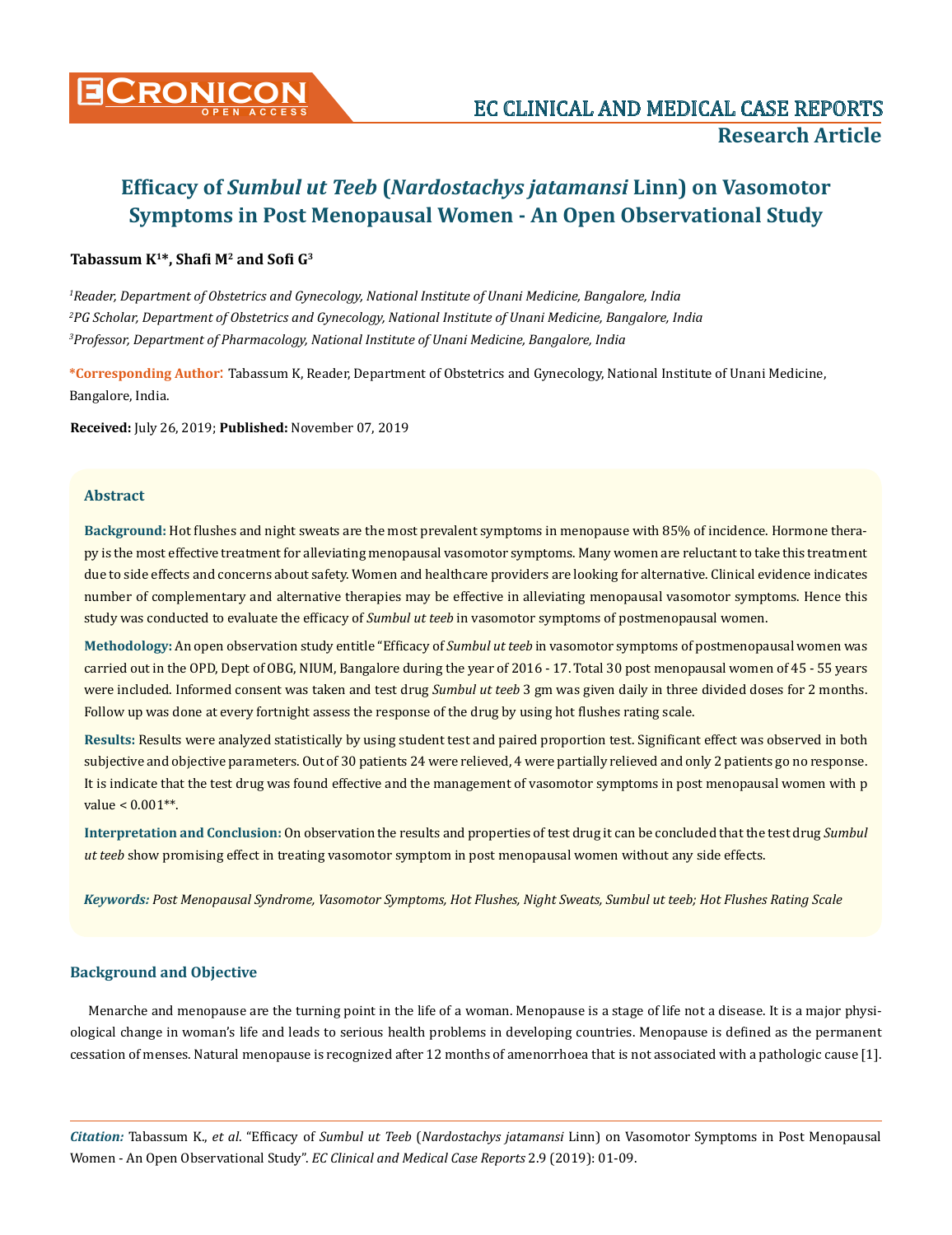Post menopausal women have to face a lot of problems both physical as well as psychological [2]. In health system women of reproductive age group are given more importance, but the post menopausal women are neglected. Menopause is an important stage within the continuum of health in women's life has gained a lot of attention since the last century. Menopause currently affects the lives of millions of women globally and will be an issue of increasing concern as the population ages over the few decades. The majority of women in the age group 45 - 54 years experience menopausal symptoms, although not all experience these as troublesome [3].During menopause Mizaj of the women changes more towards burudat. Menstruation may get ceased due to liver disease and obesity as the blood vessels becomes narrow and production of blood in liver gets decreased, which leads to galbahe burudat in the body [4]. Cause of Ehtebase tams at this age may be burudate rehm or ghalbae burudat or increased viscosity of blood [4,5]. Various symptoms like weakness, frequency of micturation, sue hazm etc are caused due to ghalbae burudat [6]. Ehtebase tams also leads to complications such as depression, palpitations, hysteria, anorexia, increased thirst, headache, indigestion, anxiety, fatigue, dysuria, backache etc [7].

Vasomotor symptoms (VMS), hot flushes and night sweats (HF/NS) are often considered the cardinal symptoms of menopause, affecting more than three - quarters of midlife women. Symptoms typically last 5 to 7 years, although some women continue to experience symptoms for longer than 10 or 15 years VMS generally last from 1 - 5 minutes with a small percentage of women reporting a time longer than six minutes [8,9]. The prevalence of menopausal vasomotor symptoms in women varies according to country and ethnic origin. Worldwide, it is estimated that they are experienced by 50% - 85% of women over 45 years. [10]. Vasomotor symptoms (VMS) Hot flushes and night sweats occur due to decline in ovarian function and are the cardinal symptoms of menopause [11]. Vasomotor hot flushes are complained by approximately three out of four menopausal women. VMS contribute to the women's discomfort, inconvenience and distress. For a significant number of women, vasomotor symptoms may impact negatively on quality of life and warrant the need for treatment [12].

Although a number of other treatments are available, their efficacy and safety have not been fully substantiated. Given the problems associated with long-term HRT use, an effective treatment that can alleviate symptoms would be highly desirable to take during this period of hormonal change [13]. Unani physicians documented number of single as well as compound formulations for relieving menopausal symptoms. Among these *Sumbul-ut-teeb* (*N. jatamansi* DC) has long been used by its properties such as Musakkin (Analgesic), Mufarih, Munavim (Sedative)*,* Muqawi Qulb Dimagh wa Asab, Muqawi Bah. (Tonic of heart, brain and nerves) etc [14-16]. Pharmacological studies also reported its antioxidant activity [17], hepato and renal protective properties [18]. This drug also contains phytooestrogenes [19]. This drug also possess Emmenogague, Antispasmodic, Stomachic, Diuretic, Depressant of CNS, Tonic, Deobstruent, Laxative, Aromatic adjunct, Antiseptic, Anti-arrhythmic and Hypotensive [20]. It helps in relieving VMS in post menopausal women. However till date no clinical validation and documentation regarding its use in VMS is available. With this background in consideration the study was planned to find out the effective and safe treatment for vasomotor symptoms in post menopausal women and thereby improving health related quality of life.

#### **Methodology**

The present study entitled "Efficacy of *Sumbul-ut-teeb* (*Nardostachys jatamansi* DC) in vasomotor symptoms of post menopausal women - An Open Observational study" was carried out on 30 patients between the age group of 45 - 55 years at NIUM Hospital, Bangalore during the year of 2016 - 17. Initially 62 Post menopausal women with vasomotor symptoms were assessed for eligibility, among them 10 patients denied to participate in study, 52 patients were accepted for enrollment and investigated. Out of 52, 22 patients were excluded due to various reasons like DM, HTN and carcinoma and remaining 30 patients were enrolled in the study and assessed for subjective and objective parameters. Eligible patients were allocated to test group. This study was designed as an Open Observational Study. Before trial Ethical clearance was obtained. Information regarding the study was given to the patients and formal consent was taken before starting the trial. Thorough clinical assessment of symptoms such as hot flushes and night sweats was done. Hot Flush Rating Scale was used to

*Citation:* Tabassum K., *et al*. "Efficacy of *Sumbul ut Teeb* (*Nardostachys jatamansi* Linn) on Vasomotor Symptoms in Post Menopausal Women - An Open Observational Study". *EC Clinical and Medical Case Reports* 2.9 (2019): 01-09.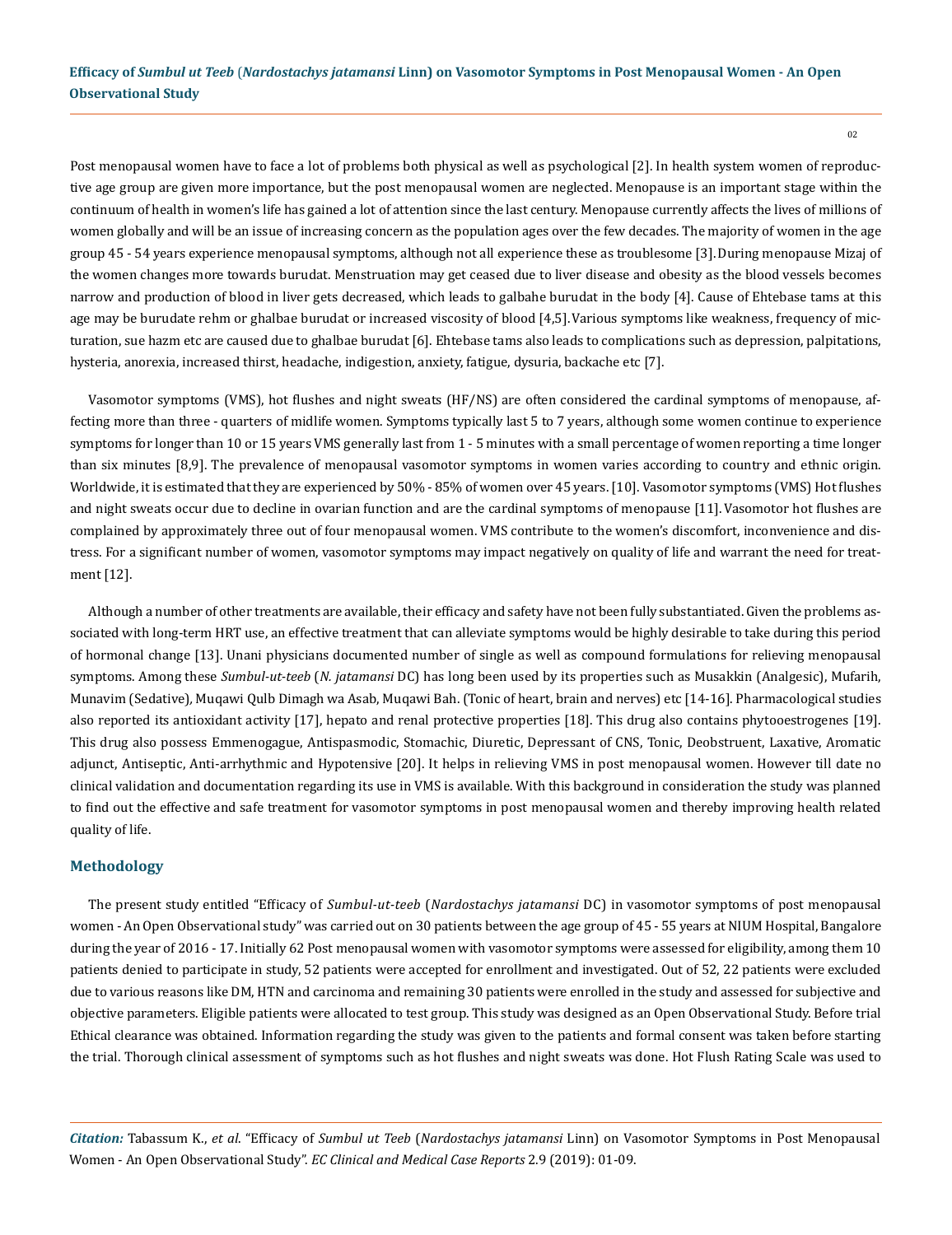03

assess the severity of VMS before and after trial. Orally Test drug *Sumbul-ut-teeb* 3 grams powder in three divided doses was given for two months. Follow up was done at every fortnight from base line (visit 1) to after trial (visit 6) for the assessment of improvement in subjective and objective parameters. Safety profile was done before and after trial. The results were analyzed statistically by using student "t test and paired proportion test.

## **Results**

## **Assessment of subjective parameters at different study points**

#### **Hot flushes**

Paired proportionate test was used to assess the response of the test drug. Results were assessed on the basis of improvement in vasomotor symptoms like hot flushes and night sweats. The severity of Hot flushes were categorized into mild (+), moderate (++) and severe (+++) degree. Before trial 30 (100%) were found in severe category and no patients were found in moderate and mild categories. After trial 27(90%) were found in mild category, 1 (3.3%) was found in moderate category and 2 (6.7%) were found in severe category with the improvement of 93.3% with P value <  $0.001$ <sup>\*</sup> (Figure 1).



*Figure 1: Hot flushes: Assessment at different study points.*

#### **Night sweats**

The severity of Night sweats were also categorized into mild (+), moderate (++) and severe (+++) degree. Before trial 18 (60%) were found in severe category followed by 10 (33.3%) in moderate category, 2(6.7%) in mild category. After trial 1(3.3%) was found in severe category, no patients in moderate category, 29 (96.6%) in mild category were found with the improvement of 89.9% with *P* value < 0.001\*\* (Figure 2).

*Citation:* Tabassum K., *et al*. "Efficacy of *Sumbul ut Teeb* (*Nardostachys jatamansi* Linn) on Vasomotor Symptoms in Post Menopausal Women - An Open Observational Study". *EC Clinical and Medical Case Reports* 2.9 (2019): 01-09.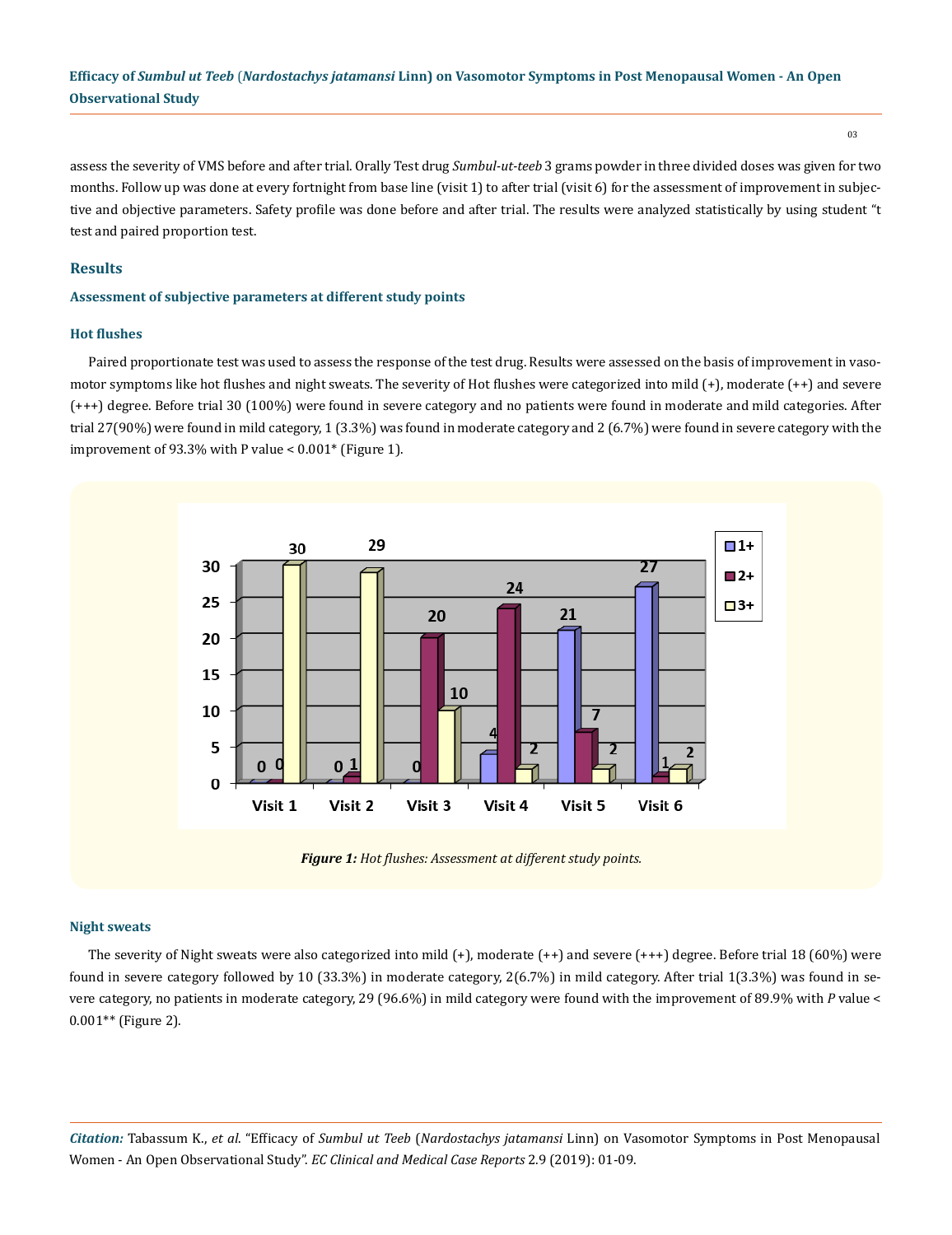

## **Assessment of objective parameter at different study point**

Assessment of the results was done on the basis of improvement in objective parameter. Follow up was done at every fortnight for the assessment of efficacy of test drug by using student t test and paired proportionate test.

## **HF/NS frequency score assessment**

Inter group improvement was observed in HF/NS freq score from visit 1 (Baseline) to visit 6 (After trial). In visit 1 the mean score was 51.20 ± 10.17 and in visit 6 the mean SD was 4.50 ± 4.99. In was observed that visit 2 onwards the mean difference was found significant *P* value was < 0.001\*\* (Figure 3).



*Figure 3: HS/NS freq score - Assessment at different study points.*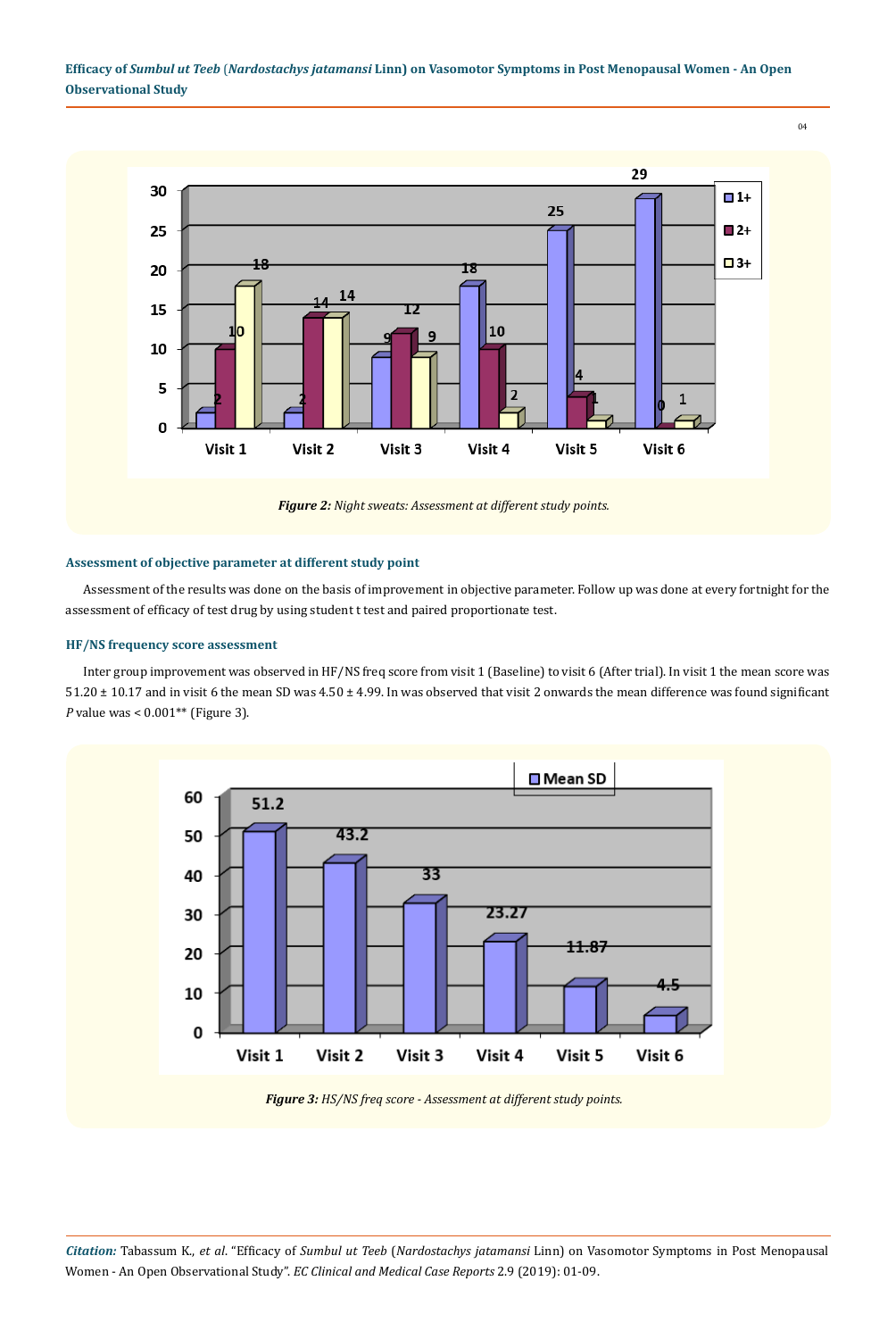#### **HF/NS rating score assessment**

For inter group comparison the mean difference between V1 and subsequent visits was found highly significant with P value of < 0.001\*\*. At visit 1 the mean SD was  $8.91 \pm 0.68$  and in visit 6 it was  $1.82 \pm 1.45$ . This indicates that the test drug significantly improves HF and NS. From this it can be inferred that test drug *Sumbul ut teeb* was found effective in improving HF/NS rating score from second visit onwards with  $P$  vale <  $0.001**$  (Figure 4).



*Figure 4: HS/NS rating score –Assessement at differetn study point.*

#### **Therapeutic outcome**

Assessment of efficacy of test drug was done before and after trial. Results were analyzed on the basis of three categories i.e. relieved, partially relieved and no response. It revealed that out of 30 patients 24 (80%) were relieved, 4(13.3%) patients were partially relieved and no response was seen in 2 (6.7%) patients (Figure 5).



*Citation:* Tabassum K., *et al*. "Efficacy of *Sumbul ut Teeb* (*Nardostachys jatamansi* Linn) on Vasomotor Symptoms in Post Menopausal Women - An Open Observational Study". *EC Clinical and Medical Case Reports* 2.9 (2019): 01-09.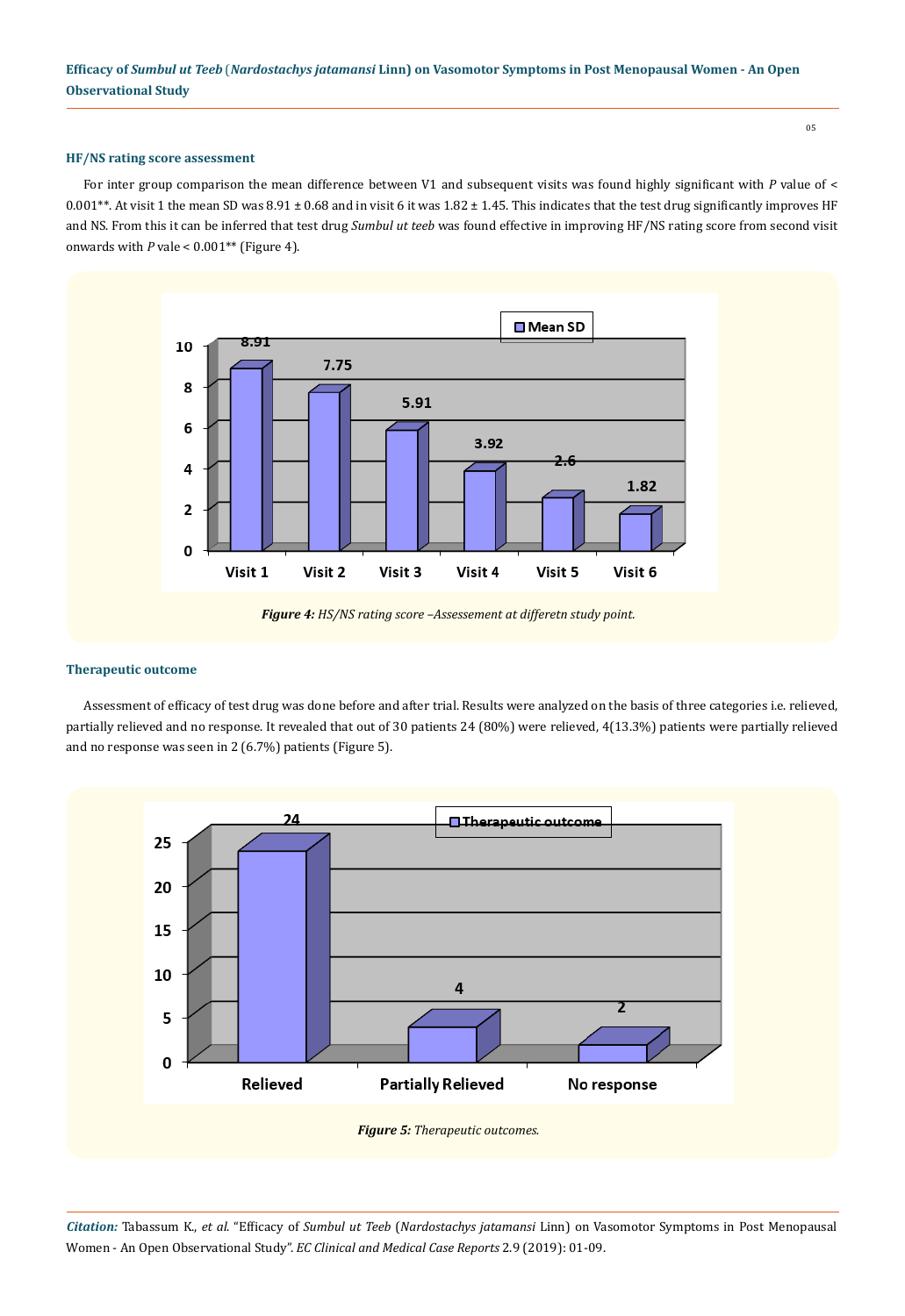#### **Discussion**

In the present study out of 30 patients the age of the participants ranged from 45 - 55 years and the highest prevalence i.e. 23 (76.7%) of vasomotor symptoms were observed in the age group of 45 - 50 followed by 7 (23.3%) in the age group of 51 - 55 years. This is almost similar to the studies done by Avanie pal., *et al*. [21] 40 - 50 years (80%) and Arpita Mandals., *et al*. [22] 45 - 50 years (46.2%). In the current study the mean age was 48.73 ± 3.10 which was similar to the study by Sharma [23] and sing and Kim YH., *et al*. [24] were also reported the mean age was 48.29%. In another study by Madhu Kumar., *et al*. [25] reported the mean age of the patients was 57 years. The diversity in attainment of menopause may be due to regional, community variation, genetic, environmental variations and nutritional factors. In this study it was also observed maximum patients i.e. 15 (50%) were of less than 30 years of married life and 13 (43.3%) patients had 30 - 35 years of married life and 2 (6.7%) had more than 35 years of married life.

The most of the patients 28(93.3%) in this study were found housewives. It means that housewives experienced more severity of symptoms than that of other women. Studies by Monika Satpathy [26] and Donald Crhistian., *et al*. [27] also showed housewives were more prone to develop symptoms as compared to other 83% and 73.5% respectively. This can be explained that lack of physical activity leads to accumulation of excess waste material in the body causes obesity and excess perception of symptoms. Another explanation is may be due to work load or tension or worries. To live with the partner has got some positive implications on the perception of symptoms as social factors do play.

Kuppuswamy's scale was used to assess the socioeconomic status of the patients. In the present study, majority of patients i.e. 23(76.7%) belongs to lower middle class followed by 7(23.3%) upper lower class. Socio economic and financial status is an important factor that affects the Health and QoL. Poor socio economical status is also associated with higher chances of getting menopausal symptoms. This is substantiated by the study conducted by Donald Christian., *et al*. [27] reported Poor socio-economic conditions predisposes higher rates of menopausal complains i.e. 86(58.5%) as evident by a study conducted by Sharma [23] which showed higher proportion of depressive symptoms.

Mizaj of the patient is an important factor to assess the condition of the body; a particular mizaj is inclined towards age and a specific type of disease. In our study highest number i.e.16 (53.3%) patients were of balghami mizaj followed by Damvi 8 (26.7%), Safravi 4 (13.3%) and Saudavi 2 (6.7%). This finding confirms the writings of ancient unani scholars that the vasomotor symptoms are more commonly seen in balghami Mizaj women. Dominance of khilt balgham and dam are cause of appearance of vasomotor symptoms like hot flushes and night sweats.

Overweight and obesity are the significant factors which contribute to higher perception of symptoms. Higher BMI was positively related to more severe hot flushes among post menopausal women. The mean BMI in this study was 29.27  $\pm$  5.52 kg/m<sup>2</sup> and maximum number of participants i.e. 12(40%) had BMI of more than  $30$ Kg/m<sup>2</sup> followed by 10 (33.3%) had BMI between 25 - 30 kg/m<sup>2</sup>, 7 (23.3%) had BMI between 18.5 - 25 and only 1 (3.3) had BMI less than 18.5. It indicates that the greatest number of women were overweight and obese. In other studies conducted by Jaqueline Teixeira., *et al*. [28] reported the mean BMI 28.3kg/m<sup>2</sup>. Women with higher BMI experienced severe vasomotor symptoms. According to the literature in middle aged women overweight and obesity are relevant risk factors for the development of menopausal symptoms.

It was observed that the symptoms were more prominent after 2 years of menopause. Out of 30 patients with vasomotor symptoms maximum number of i.e. 9 (30%) were found with 2 years of menopausal age followed by equal number of patients i.e. 6 (20%) were found with 1 and 3 years of menopausal age respectively, 5 (16.7%) with 4 years of menopausal age, 3 (10%) with 5 years and only one patient had 8 years of menopausal age. A study by Nisar N., *et al*. [29] reported that severity of the symptoms were more between 1 - 5 years (69.1%) of menopause. The reasons postulated for this may be because of adjustment to biological changes occurring after menopause and women perceived more symptoms than longer duration of menopause.

*Citation:* Tabassum K., *et al*. "Efficacy of *Sumbul ut Teeb* (*Nardostachys jatamansi* Linn) on Vasomotor Symptoms in Post Menopausal Women - An Open Observational Study". *EC Clinical and Medical Case Reports* 2.9 (2019): 01-09.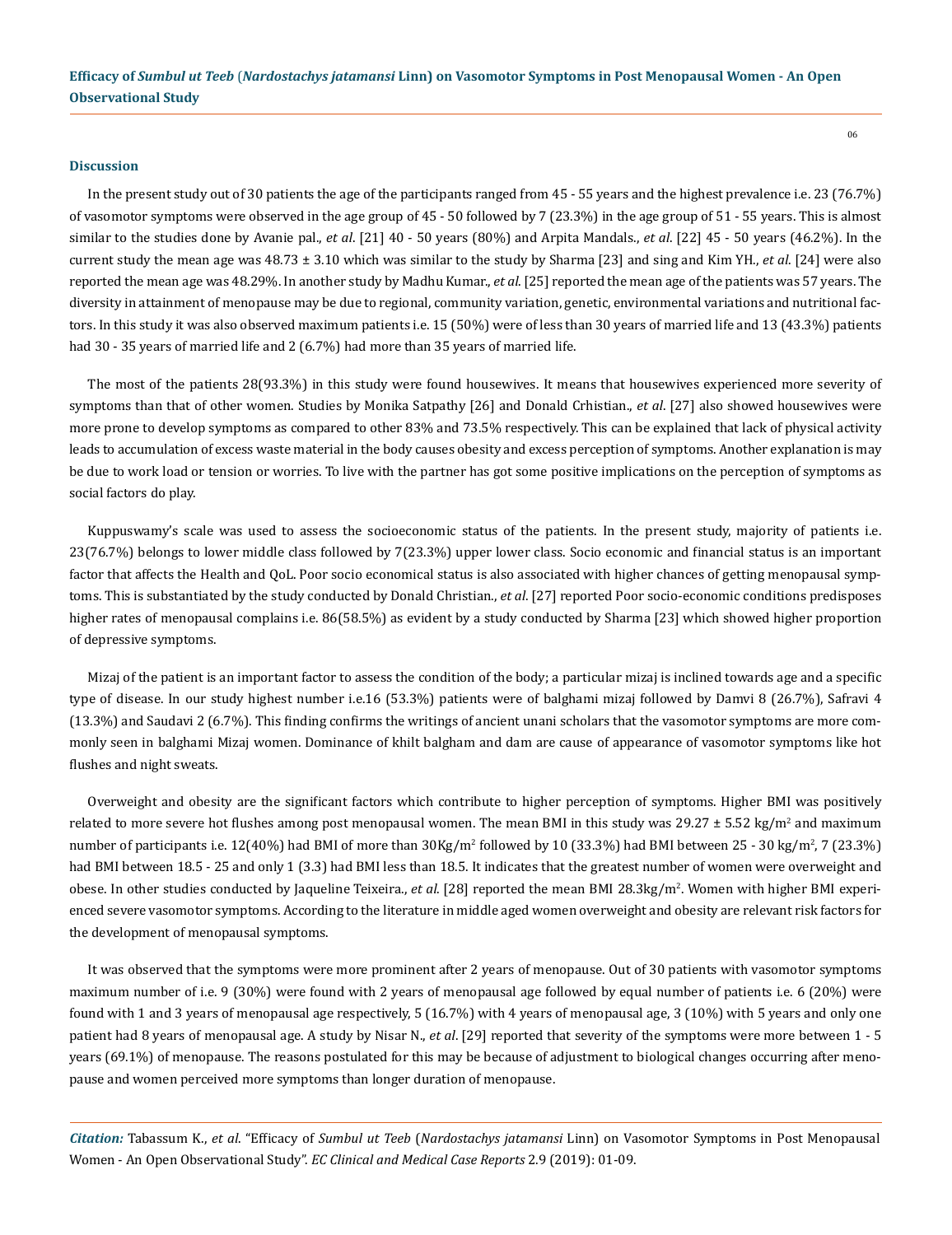The test drug *Sumbul ut teeb* was effective in relieving hot flushes. Major symptoms in post menopausal women are hot flushes. It is due to circulation of the blood along with ruh towards outer parts of the body results in hot flushes. Circulation of blood with ruh carries hararat gharizia so the skin becomes red and hot and is experiences as discomfort by the women. Due to masakkin and mafarih properties of the drug it produces a feeling of wellbeing n the body, while counter the discomfort and gives relief from hot flushes. Moreover, the test drug contains pharmacological activities such as analgesic anti inflammatory, CNS depressant, antioxidant, sedative and tranquilizer properties, which are also helpful in relieving in the symptoms [30]. The drug also contain active ingredient i.e. Jatamansone which is mainly known as stress modulators, which in turn may be responsible for anti anxiolytic and sedative effects. Other ingredients such as flavonoids and polyphenols have anti stress and antioxidant activities which are helpful in reduction of oxidative stress in the body, hence it relieves vasomotor symptoms sin post menopausal women.

Night sweats occur due to the action of harahrate gharizia on the morbid material which accumulates in the body due to cessation of menstruation. In menopausal women when hararte gharizia act upon these morbid material then tabiyat adopt other means of dissolution of waste. They are converted into vapours which are experience in the form of sweat. The test drug has munaqqi action hence excreted morbid material from the body. Due to its muqavi jijar property it processed the food more towards akhlate salh (good quality) and decreased the production of waste, hence sweating was relieved [31-34].

## **Conclusion**

By the observation of the results of the study, it can be concluded that the vasomotor symptoms i.e. hot flushes and night sweats in post menopausal women were controlled by test drug i.e. *Sumbul ut teeb*. Further large scale studies on large sample size with longer duration are recommended for long term effect of test drug, so that the drug can be used as an alternative to HRT for vasomotor symptoms in post menopausal women.

#### **Acknowledgement**

The authors acknowledge the Director, NIUM and their colleagues for their support and encouragement. they also would like to thank all participants for their cooperation.

#### **Bibliography**

- 1. World Health Organisation. "Research on the Menopause in the 1990s". Report of a WHO Scientific Group. WHO Technical Report Series No 866 (1996).
- 2. [Brown J C. "Psychiatric and psychosomatic aspects of gynaecology".](https://www.ncbi.nlm.nih.gov/pubmed/986047) *The Practitioner* 216.1295 (1976): 153-168.
- 3. Porter M., *et al*[. "A Population based Survey of women's experience of the menopause".](https://www.ncbi.nlm.nih.gov/pubmed/8863703) *British Journal of Obstetrics and Gynaecology* [103.10 \(1996\): 1025-1028.](https://www.ncbi.nlm.nih.gov/pubmed/8863703)
- 4. Jurjani I. Zakheerae Khawarzam Shahi (Urdu tans. By Khan AH) Volume VI. Lucknow: Munshi Nawal Kishore 6 (2010): 590.
- 5. Razi ABZ. "Ai Hawi fit Tibb". Volume IX. New Delhi: Central Council for Research in Unani Medicine 9 (2001): 154.
- 6. Arzani A. "Tibbe Akbar". New Delhi: Idarae Kitab us Shifa YNM: 602-604.
- 7. Khan A. "Haziq". 1st edition Karachi: Madina Publishing Company (1983): 467-469.
- 8. [Kronenberg F. "Hot flashes: epidemiology and physiology".](https://www.ncbi.nlm.nih.gov/pubmed/2197954) *Annals of the New York Academy of Sciences* 592 (1990): 52-86.

*Citation:* Tabassum K., *et al*. "Efficacy of *Sumbul ut Teeb* (*Nardostachys jatamansi* Linn) on Vasomotor Symptoms in Post Menopausal Women - An Open Observational Study". *EC Clinical and Medical Case Reports* 2.9 (2019): 01-09.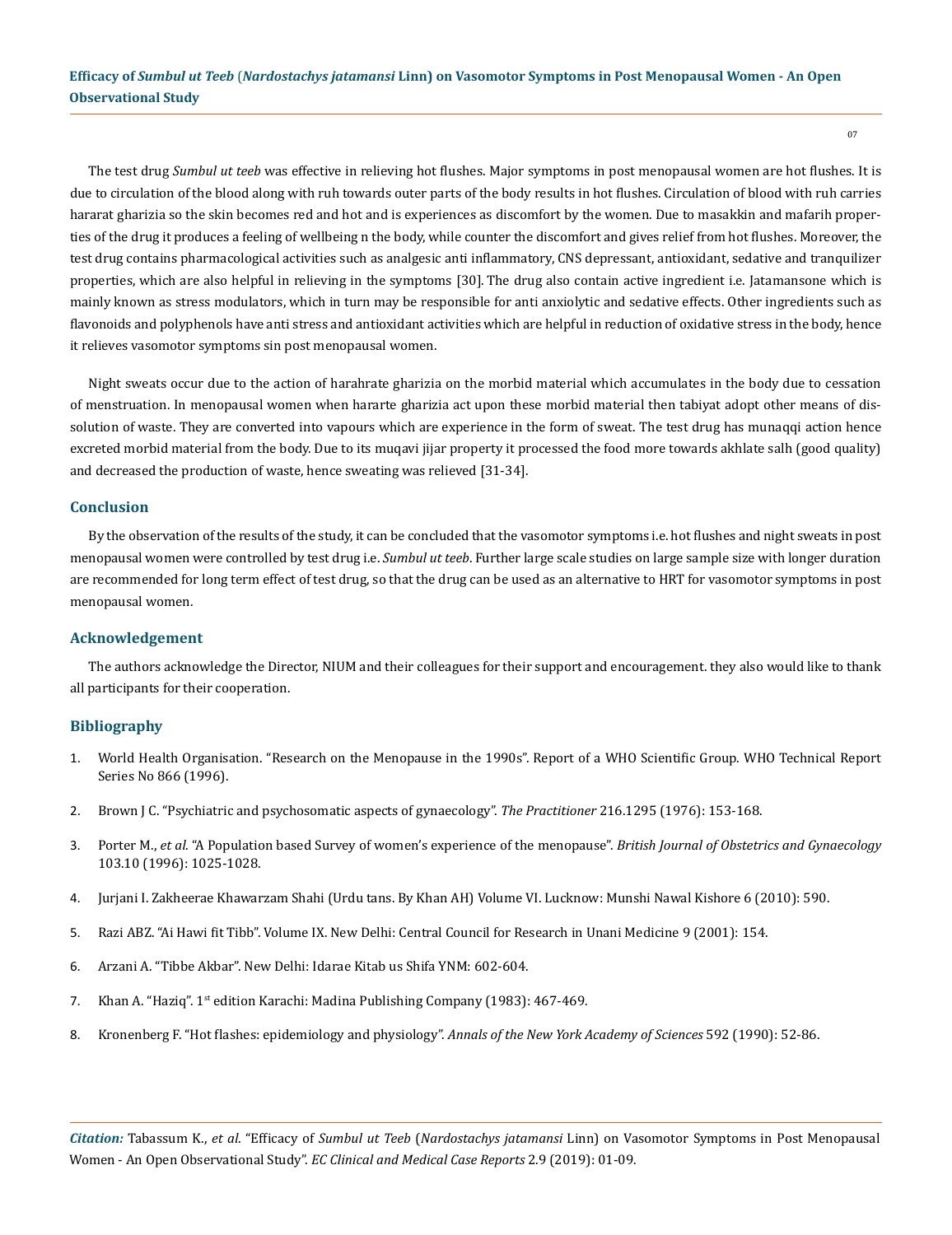- 9. Donnerstein L., *et al*[. "New findings from non linear longitudinal modelling of menopausal hormone changes".](https://www.ncbi.nlm.nih.gov/pubmed/17616552) *Human Reproduction Update* [13.6 \(2007\): 551-557.](https://www.ncbi.nlm.nih.gov/pubmed/17616552)
- 10. [Mohyi D and Simon J. "Differential diagnosis of hot flashes".](https://www.ncbi.nlm.nih.gov/pubmed/9288692) *Maturitas* 27.3 (1997): 20314.
- 11. [McVeigh C. "Perimenopause: more than hot flushes and night sweats for some Australian women".](https://www.ncbi.nlm.nih.gov/pubmed/15673642) *Journal of Obstetric, Gynecologic [and Neonatal Nursing](https://www.ncbi.nlm.nih.gov/pubmed/15673642)* 34.1 (2005): 21-27.
- 12. Dennerstein L., *et al*[. "Menopausal symptoms in Australian women".](https://www.ncbi.nlm.nih.gov/pubmed/8412889) *The Medical Journal of Australia* 159.4 (1993): 232-236.
- 13. MacLennan AH., *et al*[. "Oral oestrogen and combined oestrogen/progestogen therapy versus placebo for hot flushes".](https://www.ncbi.nlm.nih.gov/pubmed/15495039) *Cochrane Data[base of Systematic Reviews](https://www.ncbi.nlm.nih.gov/pubmed/15495039)* 4 (2004): CD002978.
- 14. Anonymous. "Standardization of single drugs in Unain medicine part III". New Delhi: CCRUM: 9-14.
- 15. Razi ABZ. "Kitab Al Mansoori". New Delhi: Central Council for Research in Unani medicine (1991): 355.
- 16. Rahman H., *et al*[. "A review: pharmacognostics and pharmacological profiles of Nardastachys jatamansi DC".](https://www.researchgate.net/publication/216298682_A_review_pharmacognostics_and_pharmacological_profiles_of_Nardastachys_jatamansi_DC) *Elixir Pharmacy* 39 [\(2011\): 5017-5020.](https://www.researchgate.net/publication/216298682_A_review_pharmacognostics_and_pharmacological_profiles_of_Nardastachys_jatamansi_DC)
- 17. Dugaheh MA., *et al*[. "Antioxidant effect and study of bioactive components of valeriana sisymbrifolia and Nardostachys jatamansi in](https://www.ncbi.nlm.nih.gov/pubmed/23261727)  comparison to valeriana officinalis". *[Pakistan Journal of Pharmaceutical Sciences](https://www.ncbi.nlm.nih.gov/pubmed/23261727)* 26.1 (2013): 53-58.
- 18. Ali S., *et al*[. "Nardostachys jatamansi protects against liver damage induced by thioacetamide in rats".](https://www.ncbi.nlm.nih.gov/pubmed/10940571) *Journal of Ethnopharmacology* [71.3 \(2000\): 359-363.](https://www.ncbi.nlm.nih.gov/pubmed/10940571)
- 19. Ahmad A., *et al*[. "Pharmacological importance of Nardostachys jatamansi DC: A potential therapeutic agent in different pathological](https://www.researchgate.net/publication/287397543_Pharmacological_importance_of_Nardostachys_jatamansi_DC_A_potential_therapeutic_agent_in_different_pathological_ailments)  ailments". *[Journal of Chemical and Pharmaceutical Research](https://www.researchgate.net/publication/287397543_Pharmacological_importance_of_Nardostachys_jatamansi_DC_A_potential_therapeutic_agent_in_different_pathological_ailments)* 5.10 (2013): 431-438.
- 20. Rastogi RP and Mehrota BN. "Compendium of Indian medicinal plants". Volume I. New Delhi: National institute of science communication 1 (1999): 286-287.
- 21. Avanie pal., *et al*[. "Assessment of menopausal symptoms in peri menopausal and post menopause women above 40 years in rural](http://ijhbr.com/pdf/166-174.pdf)  areas". *[International Journal of Healthcare and Biomedical Research](http://ijhbr.com/pdf/166-174.pdf)* 3.1 (2013): 166-164.
- 22. Arpita Mandal. "Symptoms of and perception towards menopause: a study on a group of bengalee women of Kolkata, India". *International Journal of Natural and Social Sciences* 2.1 (2017): 234-238.
- 23. Shama N and Singh R. "Age at menarche and menopause of Brahmins and choudary females of kangra valley". *Proceeding of International Symposium on Human Growth* (1980).
- 24. Kim YH., *et al*[. "A study on the menopausal symptoms and quality of life in middle aged women".](https://www.ncbi.nlm.nih.gov/pubmed/15314412) *Tehran kanho Hakhoe Chi* 33.5 [\(2003\): 601-608.](https://www.ncbi.nlm.nih.gov/pubmed/15314412)
- 25. Madhu kyumar S and Gaikwad V DS. "A community based study on perceptions about menopausal sympomts and quality of life of post menopausal women in Bangalore rural, India". *International Journal of Health Sciences and Research* 2.3 (2012): 49-56.
- 26. [Satpathy M. "A study on age at menopause, menopausal symptoms and problems among urban women from western Odisha".](http://www.ijsrp.org/research-paper-0316.php?rp=P515199) *Journal [of Scientific and Research Publication](http://www.ijsrp.org/research-paper-0316.php?rp=P515199)* 6.3 (2016): 422-427.
- 27. Christian D., *et al*. "Socio- Demographic characteristics of post menopausal women of rural area of vadodara district, Gujarat". *National Journal of Community Medicine* 2.3 (2010): 419-422.

*Citation:* Tabassum K., *et al*. "Efficacy of *Sumbul ut Teeb* (*Nardostachys jatamansi* Linn) on Vasomotor Symptoms in Post Menopausal Women - An Open Observational Study". *EC Clinical and Medical Case Reports* 2.9 (2019): 01-09.